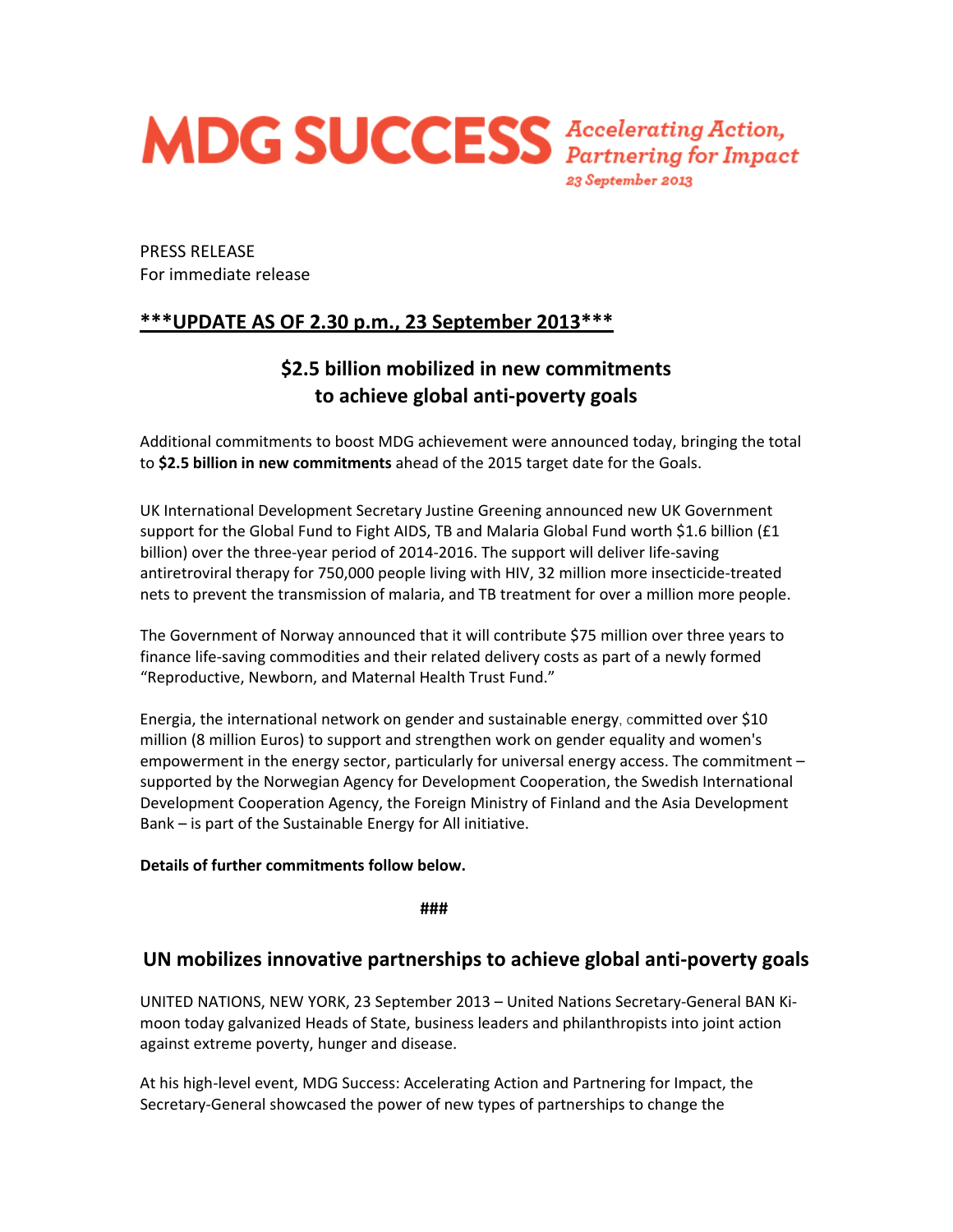development landscape and mobilize finance, expertise and knowledge to further the Millennium Development Goals (MDGs).

"From health, food security and energy, to education, sanitation and cutting‐edge innovation, the United Nations is most effective when we bring all relevant actors together ‐ governments, international organizations, civil society and the private sector," said the UN chief.

"Our goal is to provide a platform where all those in a position to contribute can come together to exchange life‐saving ideas and promote concrete solutions to the most pressing challenges of our time," he added.

World Bank Group President Jim Yong Kim announced that the Bank Group projects at least \$700 million in financing through the end of the 2015 MDG target date to help developing countries reach the Goals on women's and children's health, as part of the Every Woman Every Child global effort. This new funding comes from the International [Development](http://www.worldbank.org/ida) Association (IDA), the Bank Group's fund for the poorest countries, and will enable national scale‐ups of successful pilot reproductive, maternal, and child health projects.

In another major new commitment to ramp up MDG progress, the IKEA Foundation announced that it will provide \$80 million (60 million Euros) over the next five years to fund UNICEF programmes in India focussed on improving child survival and educating and protecting children.

"The IKEA Foundation is committed to creating opportunities for many millions of children across the world. This takes a long term commitment, so today I'm delighted to announce a grant of 60 million EUROS to UNICEF, so that UNICEF and the Indian government can collaborate to improve the well‐being of India's children over the next five years," said Per Heggenes, CEO of Ikea Foundation.

"In 2002 we made our first donation to a pioneering campaign to promote child rights in the state of Uttar Pradesh. Over ten years later, our continued investment has helped UNICEF reach more than 74 million children in India," he added.

Leaders from Africa emphasized the strengths of non-traditional partners to harness fresh expertise and resources to a region requiring accelerated efforts to boost MDG achievement, but one that is also home to incredible potential.

"The \$2.5 billion investment and commitment to scaling up energy access in Africa through Heirs Holdings demonstrates in a clear and meaningful way that African capital can and should be part of the solution to Africa's challenges," said Tony Elumelu, Nigerian philanthropist and Chairman of Heirs Holdings.

"Access to affordable, uninterrupted power will have an immeasurable impact on Africa's economic development. The cost of doing business will come down, entrepreneurs will expand and innovate, and jobs will be created as a result. This is a very tangible example of Africapitalism ‐ the private sector's commitment to creating economic prosperity and social wealth," he continued.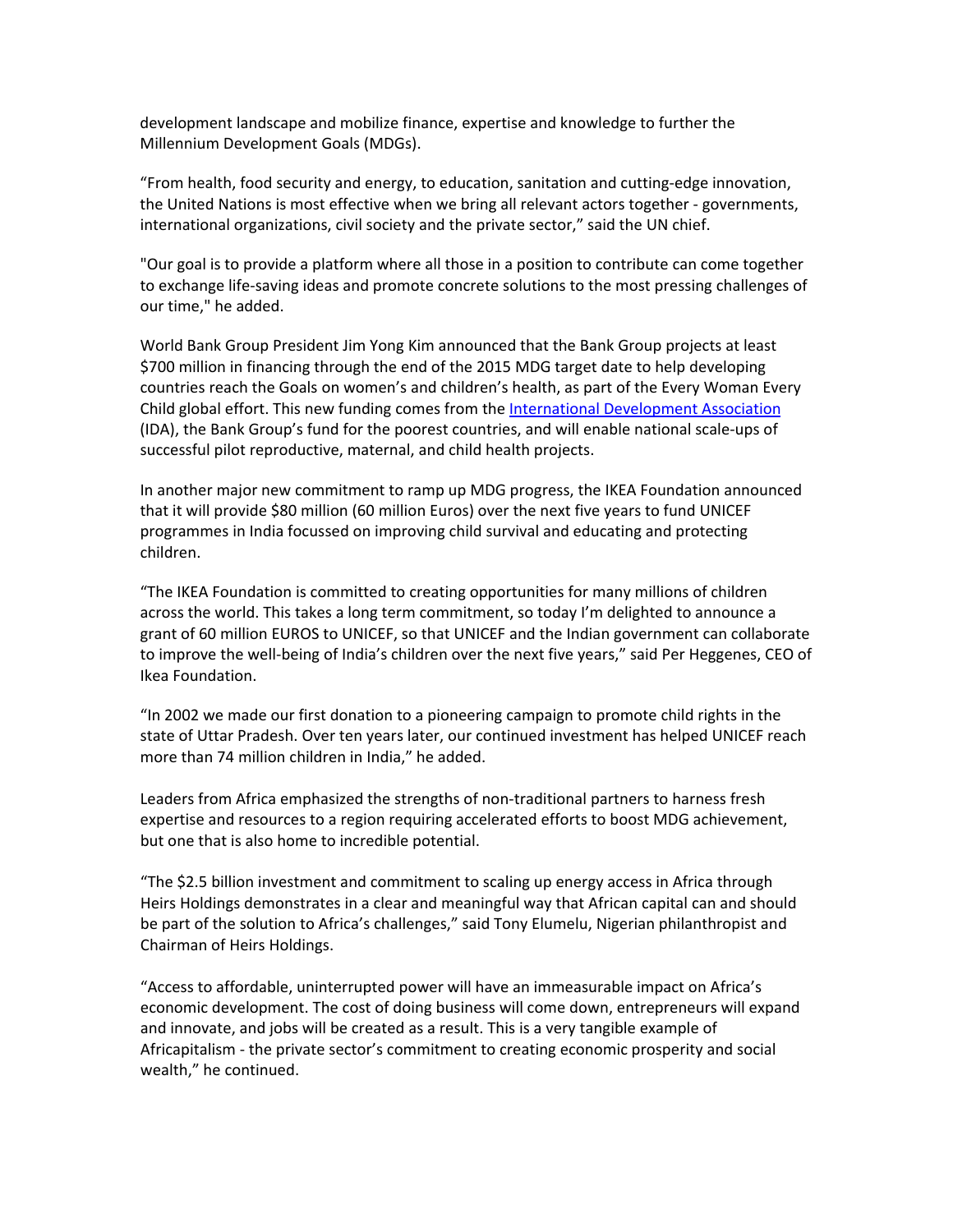With a focus on the next generation of innovative partnerships, Facebook COO Sheryl Sandberg highlighted internet.org, a new global partnership aiming to making internet access available to the two-thirds of the world – five billion people – who are not yet connected.

The MDGs have been the most effective anti‐poverty push in history. The lives of millions of people have been improved by already meeting MDG targets on reducing poverty, increasing access to safe water, improving the lives of slum dwellers and achieving gender parity in primary education.

Despite huge gains, progress towards the eight MDGs has been uneven, not only among regions and countries, but also between population groups within countries, with bold action needed in many areas. Innovators from the private and public sectors showed today how, through partnership, progress is being accelerated to advance action on the Goals ahead of the 2015 target date.

UN partnership initiatives cover the spectrum of the MDGs and include Every [Woman](http://www.everywomaneverychild.org/) Every [Child](http://www.everywomaneverychild.org/), [Sustainable](http://www.sustainableenergyforall.org/) Energy for All, Zero Hunger [Challenge,](http://www.un.org/en/zerohunger/%23&panel1-1) Scaling up [Nutrition](http://scalingupnutrition.org/), the [Global](http://www.globaleducationfirst.org/) [Education](http://www.globaleducationfirst.org/) First Initiative, UN [Global](http://www.unglobalpulse.org/) Pulse and the Call to Action on [Sanitation.](http://sanitationdrive2015.org/call-to-action/)

The high-level event comes as the UN, governments, civil society, the private sector and citizens everywhere work to forge a sustainable development agenda beyond 2015 that builds on the successes and lessons of the MDGs. The event serves to enrich the deliberations of UN Member States at the President of the General Assembly's Special Event on [achieving](http://www.un.org/millenniumgoals/specialevent.shtml) the MDGs, to be held on 25 September.

###

#### **PRESS CONTACTS**

**For media queries and interview requests, contact the UN Department of Public Information:** 

Charlotte Scaddan, [scaddan@un.org,](mailto:scaddan@un.org) +1 917 367 9378

Pragati Pascale, pascale@un.org, +1 212 963 6870

#### **The event will be webcast live at webtv.un.org**

**Full event programme follows below**

#### **#MDGSuccess**

**[www.un.org/millenniumgoals/mdgpartner](http://www.un.org/millenniumgoals/mdgpartner)**

#### **PROGRAMME**

*Monday, 23 September 2013; Trusteeship Council, United Nations*

10:00 – 10:45 **Opening: Matching Ambitions with Results**